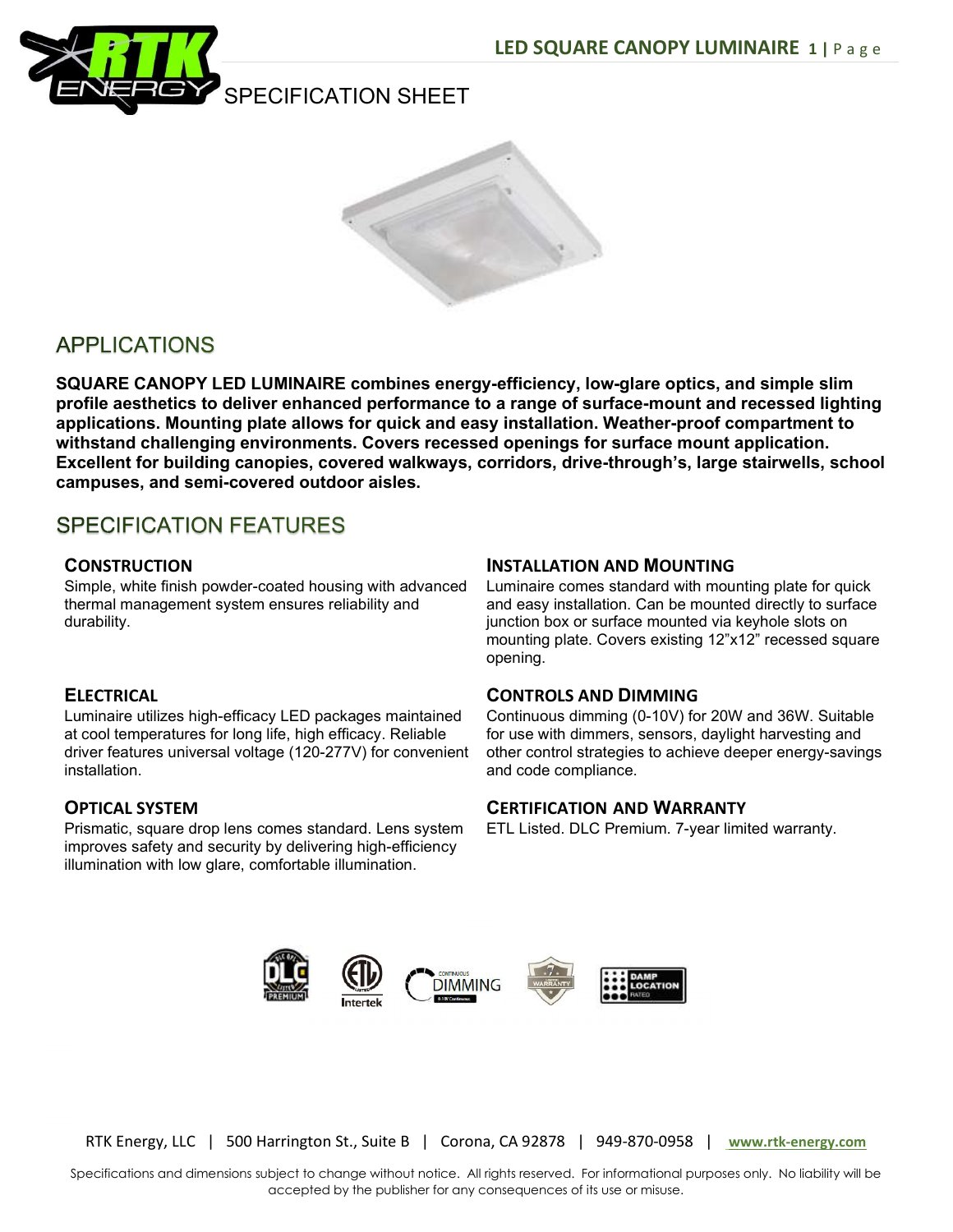#### Ordering Example: rAO-SCP-20-40-ECO

#### Product Series: rAO=Square Canopy Luminaire

| <b>FORM</b><br><b>FACTOR</b> | <b>WATTAGE</b>                              | <b>CCT</b>           | <b>VOLTAGE</b>   | <b>ACCESSORIES</b>                                                  | <b>EMERGENCY</b><br><b>BACKUP</b>                                      | <b>*CONTROLS</b>                                                                           |
|------------------------------|---------------------------------------------|----------------------|------------------|---------------------------------------------------------------------|------------------------------------------------------------------------|--------------------------------------------------------------------------------------------|
| <b>SCP</b>                   | $10=10$ Watts<br>20=20 Watts<br>36=36 Watts | 40=4000K<br>50=5000K | [Blank]=120-277V | [Blank]=No<br><b>Accessory</b><br>PSMK=Back<br>Housing<br>Enclosure | [Blank]=<br>No Emergency<br><b>Backup</b><br>EM07=700lm<br>EM14=1400lm | [Blank]=No Control<br>OSDL/HF/IR=Multi-<br>Level High Frequency<br><b>Occupancy Sensor</b> |

\* OPTIONAL: EMERGENGY BACKUP AND CONTROLS

## TECHNICAL PARAMETERS

| <b>Fixture</b>               | rAO-SCP-10-XX-ECO                   |            | rAO-SCP-20-XX-ECO |            | rAO-SCP-36-XX-ECO |            |  |  |  |
|------------------------------|-------------------------------------|------------|-------------------|------------|-------------------|------------|--|--|--|
| Input Voltage (AC)           | 120-277V                            |            | 120-277V          |            | 120-277V          |            |  |  |  |
| <b>Input Frequency</b>       | 50/60 Hz                            |            | 50/60 Hz          |            | 50/60 Hz          |            |  |  |  |
| <b>Rated Wattage</b>         | 10 <sub>W</sub>                     |            | 20W               |            | 36W               |            |  |  |  |
| <b>Delivered Lumens</b>      | 1,135.9m                            | 1.186lm    | 2,205.6lm         | 2,360lm    | 4,144.6lm         | 4.442lm    |  |  |  |
| <b>Efficacy</b>              | 115.74lm/W                          | 121.38lm/W | 120.79lm/W        | 131.11lm/W | 117.26lm/W        | 122.71lm/W |  |  |  |
| CCT <sup>1</sup>             | 4000K                               | 5000K      | 4000K             | 5000K      | 4000K             | 5000K      |  |  |  |
| <b>CRI</b>                   | $80 + . R9 > 0$                     |            |                   |            |                   |            |  |  |  |
| Lifespan (Hours)             | 50.000                              |            |                   |            |                   |            |  |  |  |
| <b>Power Factor</b>          | > 0.9                               |            |                   |            |                   |            |  |  |  |
| <b>THD</b>                   | $< 20\%$                            |            |                   |            |                   |            |  |  |  |
| <b>Dimming</b>               | Non-Dimmable                        |            | 0-10V Continuous  |            | 0-10V Continuous  |            |  |  |  |
| <b>Operating Temperature</b> | -20 $^{\circ}$ C to 50 $^{\circ}$ C |            |                   |            |                   |            |  |  |  |

## ACCESSORY

PSMK - Back Housing Accessory for 10W/20W, for Surface and Pendant Mount, White Finish.



# PRODUCT DIMENSIONS



RTK Energy, LLC | 500 Harrington St., Suite B | Corona, CA 92878 | 949-870-0958 | www.rtk-energy.com

Specifications and dimensions subject to change without notice. All rights reserved. For informational purposes only. No liability will be accepted by the publisher for any consequences of its use or misuse.